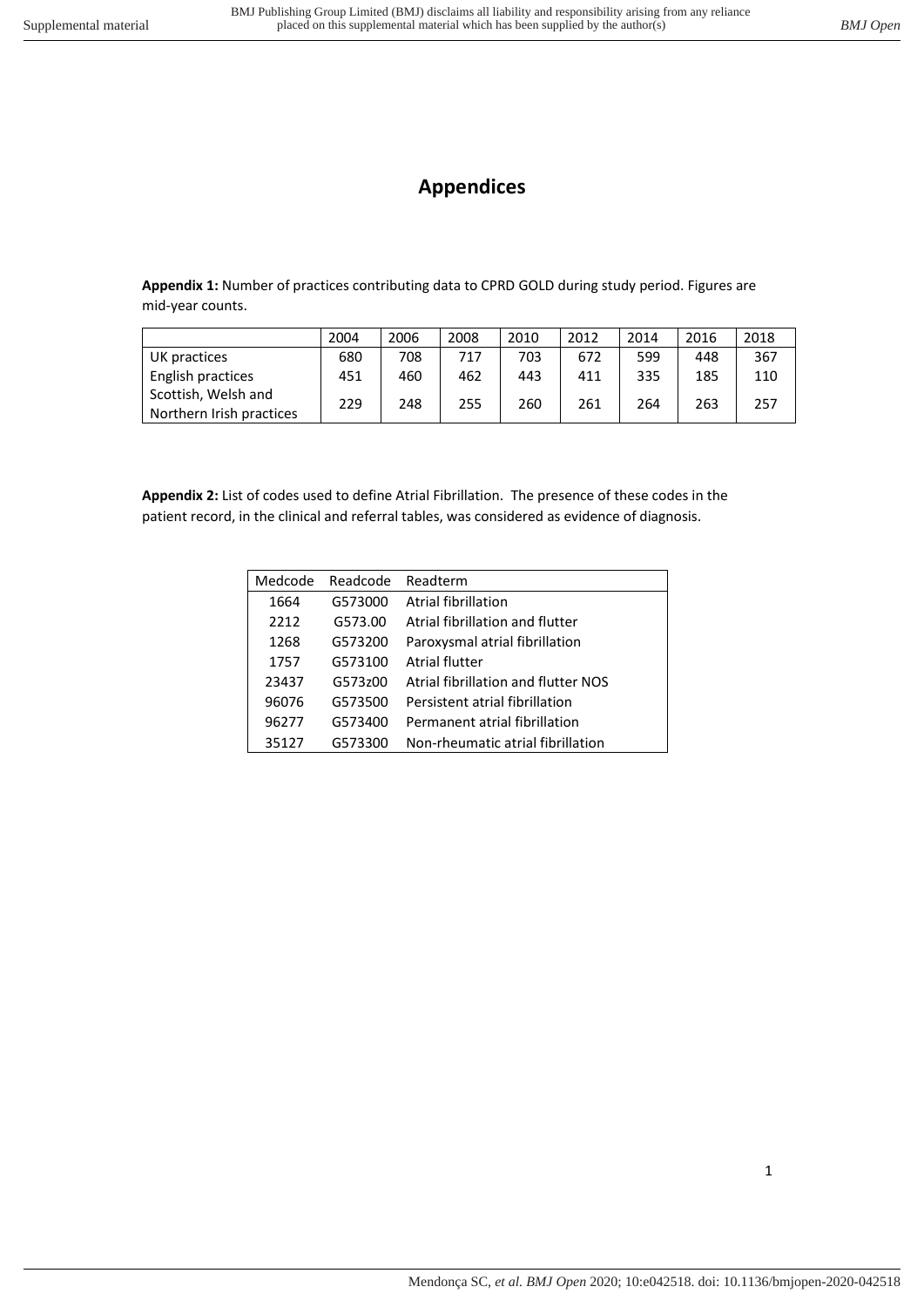## **Appendix 3:** Flowchart for cohort - incident cases of AF from English practices.



Notes: Each step shows the total number of patients in the denominator (N) and the sub-sample with AF in the numerator (N<sub>AF</sub>). \*"Up-to-standard" (UTS) follow up as defined in the methods section. \*\* N patients to be excluded from numerator but will contribute to denominator.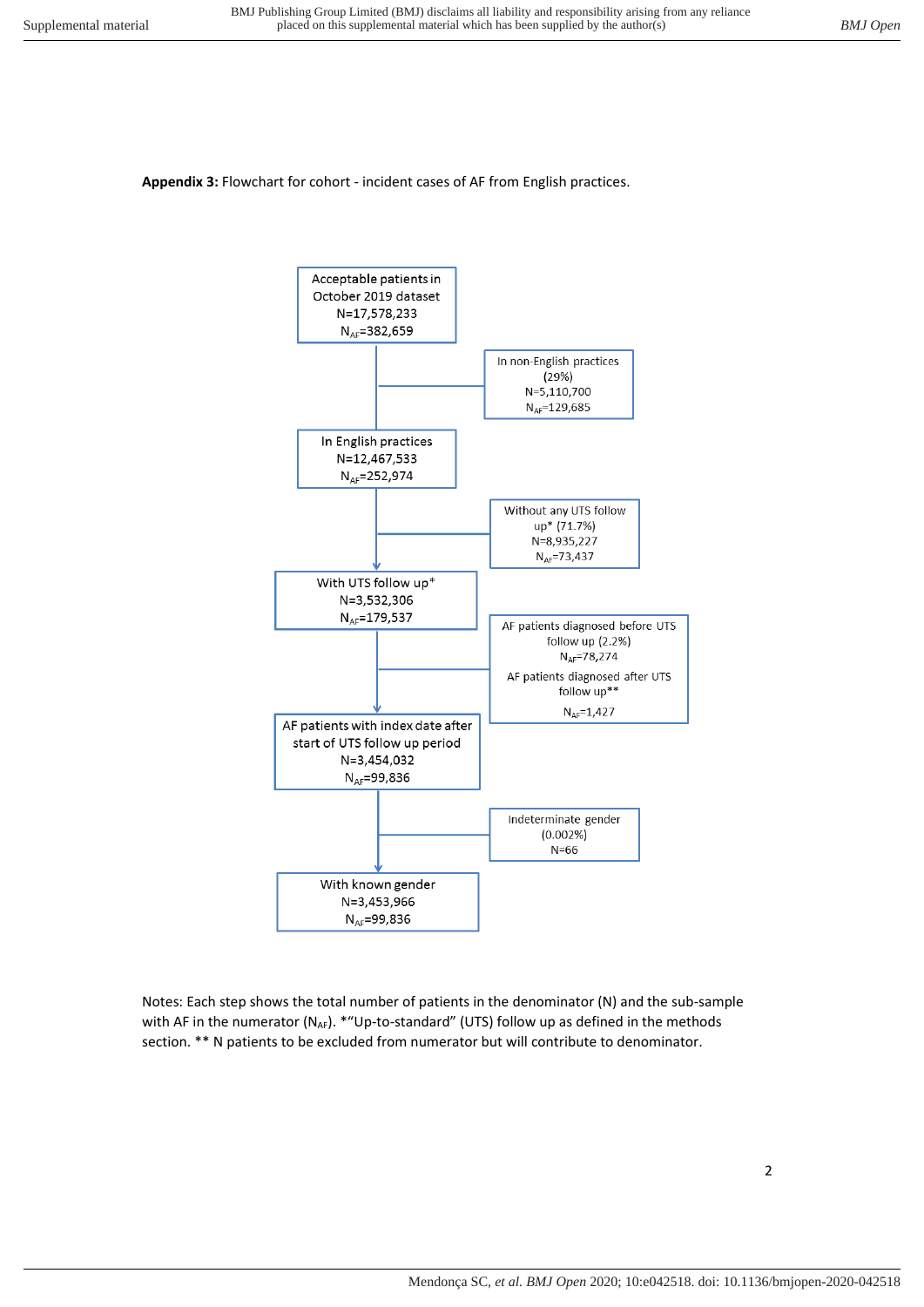|      |      | Both genders |                               | Women     |      | Men       |
|------|------|--------------|-------------------------------|-----------|------|-----------|
| Year | Rate | 95% CI       | Rate                          | 95% CI    | Rate | 95% CI    |
| 2004 | 4.46 | 4.36-4.56    | 4.23                          | 4.10-4.37 | 4.71 | 4.57-4.86 |
| 2005 | 4.31 | 4.21-4.40    | 4.03                          | 3.90-4.16 | 4.61 | 4.46-4.75 |
| 2006 | 4.46 | 4.36-4.56    | 4.17                          | 4.05-4.31 | 4.77 | 4.62-4.91 |
| 2007 | 4.31 | 4.22-4.41    | 3.95                          | 3.83-4.08 | 4.69 | 4.55-4.84 |
| 2008 | 4.37 | 4.28-4.47    | 4.11                          | 3.99-4.24 | 4.64 | 4.51-4.79 |
| 2009 | 4.32 | 4.23-4.42    | 3.98                          | 3.85-4.10 | 4.69 | 4.55-4.84 |
| 2010 | 4.24 | 4.15-4.34    | 3.81                          | 3.68-3.94 | 4.71 | 4.57-4.86 |
| 2011 | 4.49 | 4.39-4.59    | 4.07                          | 3.94-4.21 | 4.93 | 4.78-5.08 |
| 2012 | 4.77 | 4.67-4.87    | 4.31                          | 4.18-4.45 | 5.26 | 5.10-5.41 |
| 2013 | 4.69 | 4.58-4.80    | 4.17                          | 4.04-4.32 | 5.24 | 5.08-5.41 |
| 2014 | 4.80 | 4.69-4.92    | 4.21                          | 4.06-4.36 | 5.44 | 5.27-5.62 |
| 2015 | 5.07 | 4.94-5.20    | 4.55                          | 4.38-4.73 | 5.62 | 5.42-5.82 |
| 2016 | 4.89 | 4.74-5.05    | 4.44                          | 4.24-4.65 | 5.38 | 5.15-5.61 |
| 2017 | 4.77 | 4.60-4.95    | 4.02                          | 3.81-4.25 | 5.56 | 5.30-5.84 |
| 2018 | 4.58 | 4.40-4.78    | 3.86                          | 3.63-4.11 | 5.34 | 5.06-5.64 |
|      |      |              | Modelled rates <sup>(1)</sup> |           |      |           |
|      |      | Both genders |                               | Women     |      | Men       |
|      | Rate | 95% CI       | Rate                          | 95% CI    | Rate | 95% CI    |
| 2004 | 4.44 | 4.34-4.54    | 4.14                          | 4.01-4.28 | 4.75 | 4.60-4.90 |
| 2005 | 4.30 | 4.21-4.40    | 3.98                          | 3.85-4.11 | 4.66 | 4.51-4.80 |
| 2006 | 4.47 | 4.38-4.57    | 4.14                          | 4.01-4.27 | 4.84 | 4.69-4.98 |
| 2007 | 4.33 | 4.23-4.43    | 3.93                          | 3.80-4.05 | 4.76 | 4.62-4.91 |
| 2008 | 4.40 | 4.30-4.49    | 4.11                          | 3.98-4.24 | 4.71 | 4.56-4.85 |
| 2009 | 4.35 | 4.26-4.45    | 3.99                          | 3.86-4.12 | 4.74 | 4.60-4.89 |
| 2010 | 4.27 | 4.18-4.37    | 3.83                          | 3.71-3.96 | 4.75 | 4.60-4.90 |
| 2011 | 4.50 | 4.40-4.60    | 4.10                          | 3.97-4.23 | 4.93 | 4.78-5.09 |
| 2012 | 4.75 | 4.65-4.86    | 4.33                          | 4.19-4.47 | 5.21 | 5.05-5.37 |
| 2013 | 4.65 | 4.55-4.76    | 4.19                          | 4.05-4.33 | 5.14 | 4.98-5.31 |
| 2014 | 4.72 | 4.61-4.84    | 4.19                          | 4.04-4.34 | 5.29 | 5.11-5.46 |
| 2015 | 4.97 | 4.84-5.11    | 4.54                          | 4.37-4.72 | 5.44 | 5.24-5.64 |
| 2016 | 4.84 | 4.69-5.00    | 4.48                          | 4.28-4.69 | 5.23 | 5.00-5.47 |
| 2017 | 4.86 | 4.69-5.04    | 4.21                          | 3.99-4.45 | 5.55 | 5.29-5.83 |
| 2018 | 4.66 | 4.47-4.85    | 4.05                          | 3.81-4.30 | 5.31 | 5.02-5.60 |

**Appendix 4:** Observed and modelled incidence rates (per 1,000 person-years) for recorded AF during the period 2004-2018– stratified by calendar year and gender.

Observed rates

(1) Modelled rates take into account the effect of changes in age-gender case mix over time.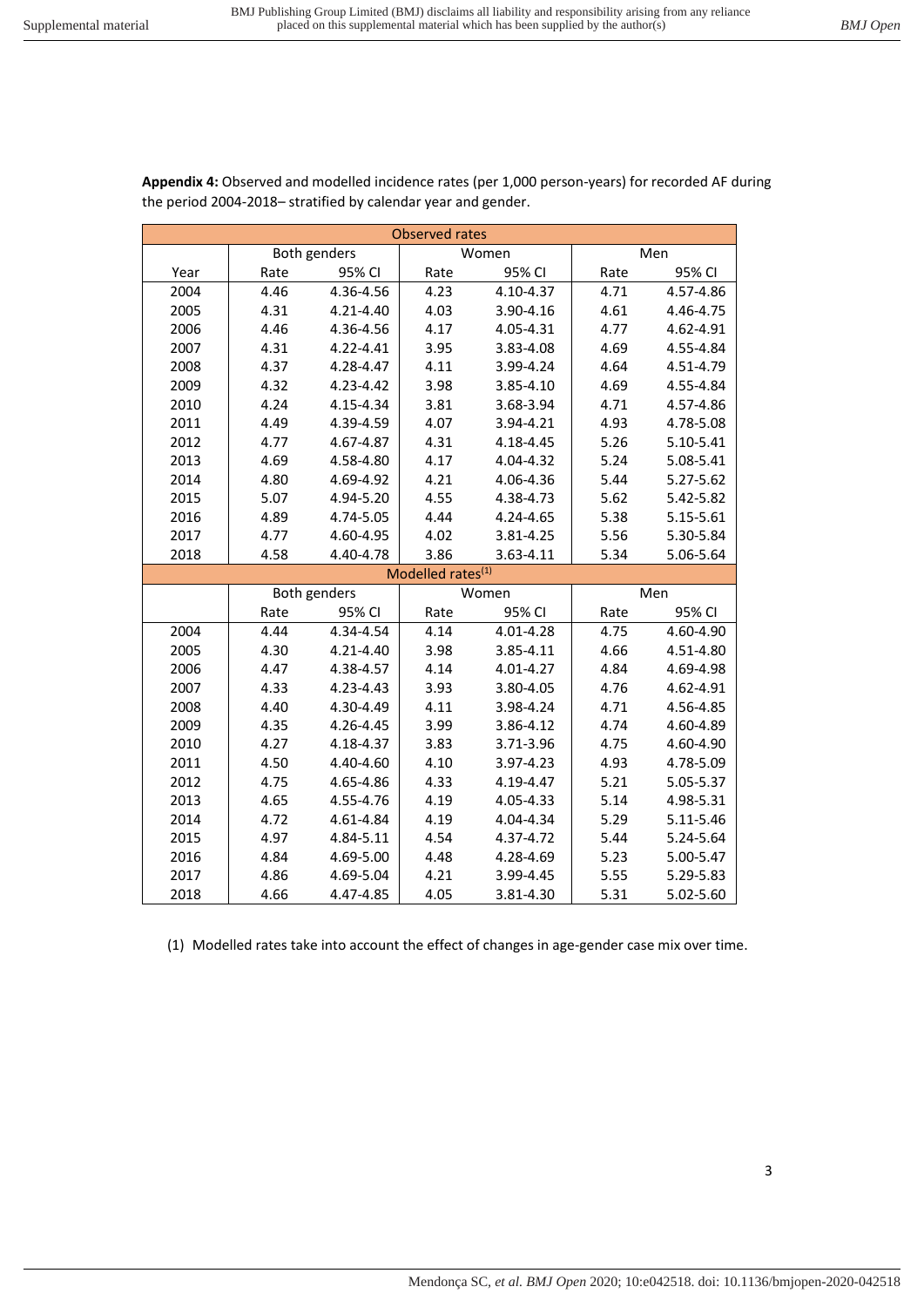| Both genders – Observed rates |       |               |      |               |                        |               |      |           |      |           |
|-------------------------------|-------|---------------|------|---------------|------------------------|---------------|------|-----------|------|-----------|
|                               |       | 40-54         |      | 55-64         |                        | 65-74         |      | 75-84     |      | $85+$     |
| Year                          | Rate  | 95% CI        | Rate | 95% CI        | Rate                   | 95% CI        | Rate | 95% CI    | Rate | 95% CI    |
| 2004                          | 0.56  | $0.51 - 0.62$ | 2.33 | 2.19-2.48     | 6.99                   | 6.69-7.29     | 15.1 | 14.6-15.7 | 20.0 | 19.0-21.2 |
| 2005                          | 0.62  | $0.57 - 0.68$ | 2.21 | 2.08-2.35     | 6.83                   | 6.54-7.13     | 14.6 | 14.0-15.1 | 19.1 | 18.0-20.1 |
| 2006                          | 0.54  | $0.49 - 0.59$ | 2.43 | 2.29-2.58     | 6.98                   | 6.69-7.28     | 15.4 | 14.9-16.0 | 20.0 | 19.0-21.1 |
| 2007                          | 0.55  | $0.50 - 0.60$ | 2.30 | 2.16-2.44     | 6.70                   | 6.42-7.00     | 14.4 | 13.9-15.0 | 21.0 | 20.0-22.1 |
| 2008                          | 0.54  | $0.49 - 0.59$ | 2.41 | 2.28-2.56     | 6.86                   | $6.57 - 7.15$ | 14.8 | 14.3-15.4 | 20.4 | 19.4-21.5 |
| 2009                          | 0.55  | $0.50 - 0.61$ | 2.28 | 2.14-2.42     | 6.60                   | 6.32-6.89     | 14.6 | 14.0-15.1 | 21.9 | 20.9-23.0 |
| 2010                          | 0.51  | $0.46 - 0.56$ | 2.24 | 2.11-2.39     | 6.49                   | 6.21-6.79     | 14.8 | 14.3-15.4 | 20.4 | 19.4-21.5 |
| 2011                          | 0.57  | $0.52 - 0.62$ | 2.42 | 2.27-2.57     | 6.65                   | 6.37-6.95     | 15.5 | 14.9-16.1 | 21.9 | 20.9-23.0 |
| 2012                          | 0.57  | $0.52 - 0.63$ | 2.42 | 2.27-2.58     | 7.27                   | 6.97-7.58     | 16.5 | 15.9-17.1 | 22.8 | 21.7-23.9 |
| 2013                          | 0.62  | 0.56-0.68     | 2.35 | 2.19-2.51     | 6.74                   | 6.45-7.04     | 16.3 | 15.7-16.9 | 23.1 | 21.9-24.3 |
| 2014                          | 0.62  | $0.56 - 0.69$ | 2.38 | $2.21 - 2.55$ | 6.86                   | 6.55-7.19     | 16.7 | 16.0-17.4 | 23.2 | 22.0-24.4 |
| 2015                          | 0.68  | $0.61 - 0.75$ | 2.62 | 2.43-2.83     | 6.86                   | 6.51-7.22     | 17.7 | 17.0-18.5 | 24.9 | 23.5-26.3 |
| 2016                          | 0.64  | $0.56 - 0.73$ | 2.41 | 2.20-2.65     | 7.18                   | 6.76-7.63     | 16.5 | 15.6-17.4 | 24.9 | 23.2-26.6 |
| 2017                          | 0.62  | $0.53 - 0.72$ | 2.57 | 2.32-2.85     | 7.10                   | 6.62-7.62     | 16.7 | 15.7-17.8 | 24.8 | 22.9-26.9 |
| 2018                          | 0.63  | $0.54 - 0.75$ | 2.37 | 2.11-2.66     | 6.97                   | 6.45-7.53     | 15.7 | 14.7-16.9 | 23.7 | 21.7-26.0 |
|                               |       |               |      |               | Women - Observed rates |               |      |           |      |           |
|                               |       | 40-54         |      | 55-64         |                        | 65-74         |      | 75-84     |      | $85+$     |
| Year                          | Rate  | 95% CI        | Rate | 95% CI        | Rate                   | 95% CI        | Rate | 95% CI    | Rate | 95% CI    |
| 2004                          | 0.293 | 0.243-0.354   | 1.52 | 1.36-1.69     | 5.61                   | 5.25-5.99     | 13.9 | 13.2-14.6 | 19.1 | 17.9-20.5 |
| 2005                          | 0.369 | 0.313-0.435   | 1.40 | 1.26-1.57     | 5.38                   | 5.03-5.75     | 13.1 | 12.4-13.7 | 18.6 | 17.4-19.9 |
| 2006                          | 0.319 | 0.267-0.380   | 1.64 | 1.48-1.81     | 5.70                   | 5.34-6.09     | 13.6 | 13.0-14.3 | 18.7 | 17.6-20.0 |
| 2007                          | 0.314 | 0.263-0.375   | 1.52 | 1.37-1.69     | 5.00                   | 4.66-5.36     | 12.7 | 12.1-13.4 | 19.7 | 18.5-21.0 |
| 2008                          | 0.293 | 0.245-0.352   | 1.61 | 1.46-1.79     | 5.45                   | 5.10-5.82     | 13.5 | 12.8-14.2 | 19.7 | 18.5-21.0 |
| 2009                          | 0.286 | 0.238-0.344   | 1.42 | 1.27-1.58     | 5.04                   | 4.71-5.40     | 13.0 | 12.4-13.7 | 20.9 | 19.6-22.2 |
| 2010                          | 0.283 | 0.234-0.341   | 1.50 | 1.35-1.67     | 4.87                   | 4.54-5.22     | 12.8 | 12.2-13.5 | 18.4 | 17.3-19.7 |
| 2011                          | 0.298 | 0.248-0.359   | 1.70 | 1.54-1.89     | 5.18                   | 4.84-5.55     | 13.3 | 12.7-14.1 | 20.3 | 19.0-21.6 |
| 2012                          | 0.306 | 0.255-0.368   | 1.49 | 1.33-1.67     | 5.56                   | 5.21-5.94     | 14.6 | 13.8-15.3 | 21.5 | 20.2-22.9 |
| 2013                          | 0.394 | 0.333-0.466   | 1.39 | 1.23-1.58     | 5.10                   | 4.75-5.47     | 14.0 | 13.3-14.8 | 21.4 | 20.1-22.8 |
| 2014                          | 0.340 | 0.280-0.412   | 1.48 | 1.30-1.68     | 4.79                   | 4.43-5.17     | 14.8 | 14.0-15.6 | 21.0 | 19.6-22.4 |
| 2015                          | 0.330 | 0.265-0.411   | 1.59 | 1.38-1.82     | 5.11                   | 4.71-5.55     | 16.1 | 15.1-17.1 | 23.2 | 21.6-25.0 |
| 2016                          | 0.339 | 0.262-0.439   | 1.61 | 1.37-1.89     | 5.73                   | 5.22-6.29     | 14.3 | 13.2-15.4 | 23.6 | 21.7-25.8 |
| 2017                          | 0.398 | 0.304-0.521   | 1.47 | 1.21-1.78     | 4.91                   | 4.37-5.52     | 13.5 | 12.3-14.8 | 23.2 | 20.9-25.7 |
| 2018                          | 0.309 | 0.221-0.433   | 1.56 | 1.28-1.91     | 4.83                   | 4.25-5.49     | 13.2 | 11.9-14.6 | 21.5 | 19.1-24.2 |

**Appendix 5:** Observed and modelled incidence rates (per 1,000 person-years) for recorded AF during the period 2004-2018 – stratified by calendar year, age and gender.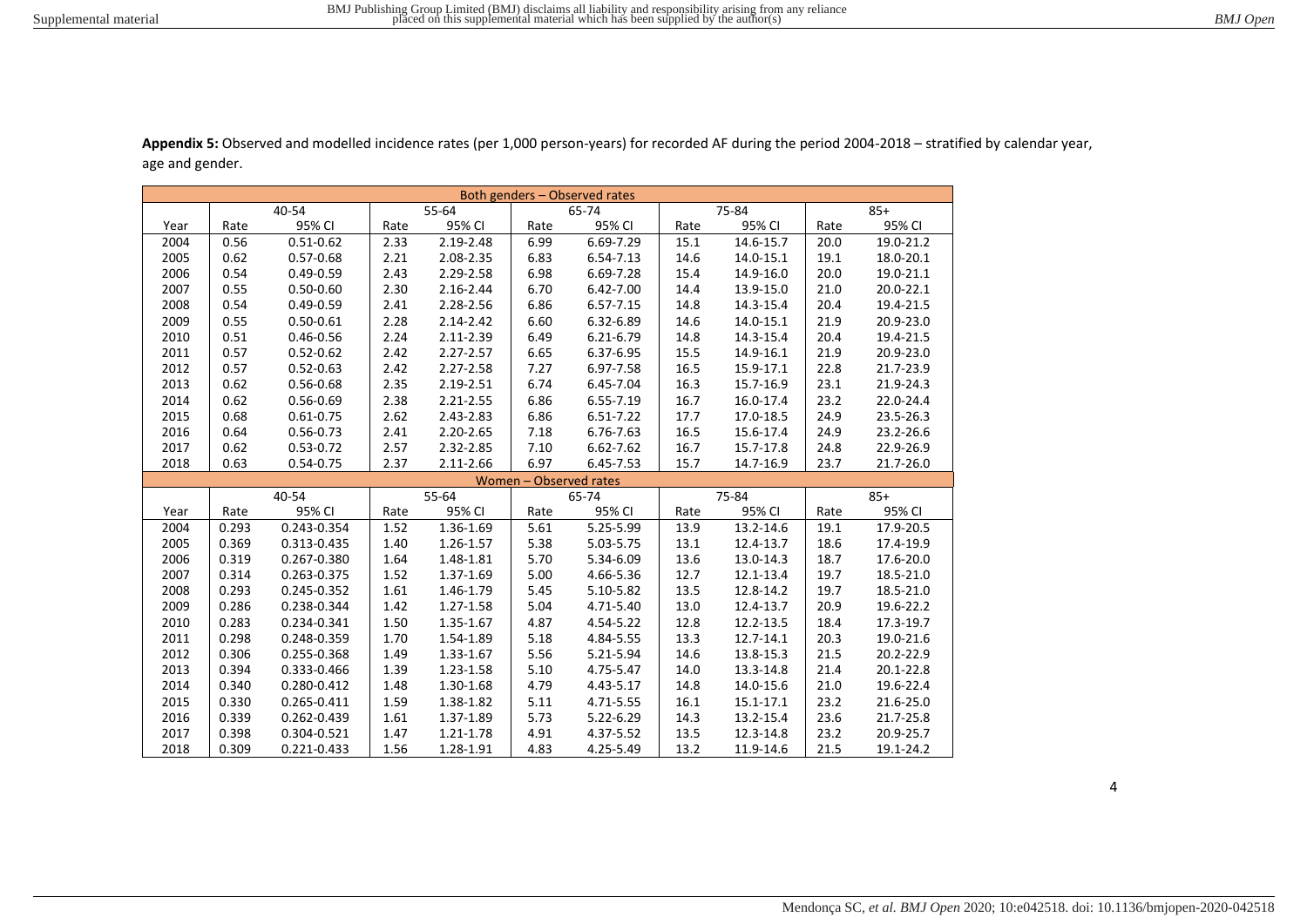|      | Men - Observed rates |             |      |               |      |           |      |           |      |               |  |
|------|----------------------|-------------|------|---------------|------|-----------|------|-----------|------|---------------|--|
|      |                      | 40-54       |      | 55-64         |      | 65-74     |      | 75-84     |      | $85+$         |  |
| Year | Rate                 | 95% CI      | Rate | 95% CI        | Rate | 95% CI    | Rate | 95% CI    | Rate | 95% CI        |  |
| 2004 | 0.824                | 0.738-0.920 | 3.13 | 2.91-3.38     | 8.52 | 8.06-9.02 | 17.0 | 16.1-17.9 | 22.2 | $20.2 - 24.5$ |  |
| 2005 | 0.870                | 0.783-0.967 | 3.01 | 2.79-3.25     | 8.44 | 7.98-8.93 | 16.8 | 15.9-17.7 | 20.1 | 18.2-22.2     |  |
| 2006 | 0.750                | 0.669-0.839 | 3.22 | 2.99-3.46     | 8.40 | 7.93-8.88 | 17.9 | 17.0-18.9 | 23.1 | $21.1 - 25.3$ |  |
| 2007 | 0.773                | 0.692-0.863 | 3.08 | 2.86-3.31     | 8.58 | 8.12-9.07 | 16.9 | 16.0-17.8 | 24.0 | 22.0-26.1     |  |
| 2008 | 0.770                | 0.689-0.859 | 3.21 | 2.99-3.45     | 8.41 | 7.95-8.89 | 16.7 | 15.9-17.6 | 22.1 | $20.2 - 24.1$ |  |
| 2009 | 0.806                | 0.724-0.898 | 3.15 | 2.92-3.39     | 8.31 | 7.86-8.79 | 16.7 | 15.8-17.6 | 24.3 | 22.4-26.4     |  |
| 2010 | 0.725                | 0.647-0.813 | 2.99 | $2.77 - 3.23$ | 8.28 | 7.83-8.76 | 17.5 | 16.6-18.4 | 24.8 | 22.9-27.0     |  |
| 2011 | 0.828                | 0.742-0.923 | 3.14 | 2.91-3.39     | 8.28 | 7.82-8.76 | 18.4 | 17.4-19.4 | 25.5 | 23.5-27.7     |  |
| 2012 | 0.834                | 0.748-0.931 | 3.36 | $3.12 - 3.63$ | 9.15 | 8.67-9.66 | 19.1 | 18.2-20.1 | 25.4 | 23.4-27.6     |  |
| 2013 | 0.839                | 0.749-0.940 | 3.31 | 3.06-3.59     | 8.55 | 8.08-9.05 | 19.4 | 18.4-20.4 | 26.6 | 24.5-28.8     |  |
| 2014 | 0.901                | 0.802-1.013 | 3.28 | $3.01 - 3.58$ | 9.15 | 8.63-9.70 | 19.2 | 18.2-20.3 | 27.6 | 25.4-30.1     |  |
| 2015 | 1.015                | 0.897-1.149 | 3.67 | 3.35-4.01     | 8.79 | 8.22-9.39 | 19.9 | 18.7-21.1 | 28.2 | 25.7-30.9     |  |
| 2016 | 0.927                | 0.795-1.082 | 3.22 | 2.87-3.60     | 8.79 | 8.12-9.52 | 19.4 | 18.0-21.0 | 27.3 | 24.4-30.5     |  |
| 2017 | 0.832                | 0.692-1.000 | 3.65 | $3.24 - 4.12$ | 9.52 | 8.71-10.4 | 20.8 | 19.1-22.7 | 27.8 | 24.4-31.6     |  |
| 2018 | 0.952                | 0.788-1.150 | 3.17 | 2.76-3.65     | 9.32 | 8.46-10.3 | 19.1 | 17.3-21.0 | 27.6 | 24.0-31.8     |  |

| <u>Both genders – Modelled rates<sup>(1)</sup></u> |       |             |      |               |      |               |      |           |      |               |
|----------------------------------------------------|-------|-------------|------|---------------|------|---------------|------|-----------|------|---------------|
|                                                    |       | 40-54       |      | 55-64         |      | 65-74         |      | 75-84     |      | $85+$         |
| Year                                               | Rate  | 95% CI      | Rate | 95% CI        | Rate | 95% CI        | Rate | 95% CI    | Rate | 95% CI        |
| 2004                                               | 0.594 | 0.540-0.652 | 2.38 | 2.24-2.54     | 6.76 | 6.47-7.06     | 15.1 | 14.5-15.6 | 20.8 | 19.7-22.0     |
| 2005                                               | 0.604 | 0.550-0.661 | 2.38 | $2.24 - 2.52$ | 6.61 | 6.32-6.91     | 14.5 | 14.0-15.0 | 19.6 | 18.6-20.7     |
| 2006                                               | 0.588 | 0.536-0.644 | 2.39 | $2.25 - 2.54$ | 6.85 | 6.56-7.15     | 15.3 | 14.7-15.8 | 20.8 | 19.7-21.9     |
| 2007                                               | 0.558 | 0.507-0.612 | 2.28 | $2.14 - 2.42$ | 6.57 | 6.28-6.86     | 14.8 | 14.3-15.4 | 20.6 | 19.6-21.7     |
| 2008                                               | 0.586 | 0.534-0.641 | 2.35 | $2.22 - 2.50$ | 6.69 | 6.40-6.98     | 15.0 | 14.4-15.5 | 20.7 | 19.7-21.7     |
| 2009                                               | 0.550 | 0.500-0.604 | 2.25 | $2.12 - 2.40$ | 6.53 | $6.25 - 6.82$ | 15.0 | 14.4-15.5 | 21.3 | 20.3-22.4     |
| 2010                                               | 0.528 | 0.479-0.581 | 2.20 | 2.07-2.35     | 6.47 | 6.19-6.76     | 14.8 | 14.2-15.3 | 20.5 | 19.5-21.6     |
| 2011                                               | 0.565 | 0.513-0.620 | 2.34 | 2.19-2.49     | 6.82 | $6.52 - 7.12$ | 15.5 | 14.9-16.1 | 21.6 | 20.5-22.7     |
| 2012                                               | 0.595 | 0.541-0.653 | 2.45 | 2.30-2.61     | 7.15 | 6.85-7.45     | 16.4 | 15.8-17.0 | 23.2 | $22.1 - 24.3$ |
| 2013                                               | 0.570 | 0.515-0.628 | 2.38 | $2.22 - 2.54$ | 6.99 | 6.69-7.30     | 16.1 | 15.5-16.7 | 22.7 | 21.6-23.9     |
| 2014                                               | 0.581 | 0.523-0.645 | 2.42 | $2.25 - 2.59$ | 7.09 | $6.77 - 7.42$ | 16.3 | 15.7-17.0 | 23.1 | 21.9-24.4     |
| 2015                                               | 0.621 | 0.553-0.695 | 2.55 | 2.35-2.75     | 7.42 | 7.06-7.80     | 17.1 | 16.4-17.9 | 24.7 | 23.3-26.1     |
| 2016                                               | 0.589 | 0.511-0.676 | 2.45 | $2.23 - 2.69$ | 7.24 | 6.81-7.69     | 16.8 | 15.9-17.7 | 24.0 | 22.3-25.7     |
| 2017                                               | 0.595 | 0.506-0.694 | 2.48 | $2.23 - 2.76$ | 7.30 | 6.81-7.83     | 16.8 | 15.8-17.9 | 23.8 | 21.9-25.8     |
| 2018                                               | 0.585 | 0.489-0.694 | 2.41 | 2.14-2.70     | 7.02 | 6.49-7.59     | 16.1 | 15.0-17.2 | 22.6 | 20.5-24.7     |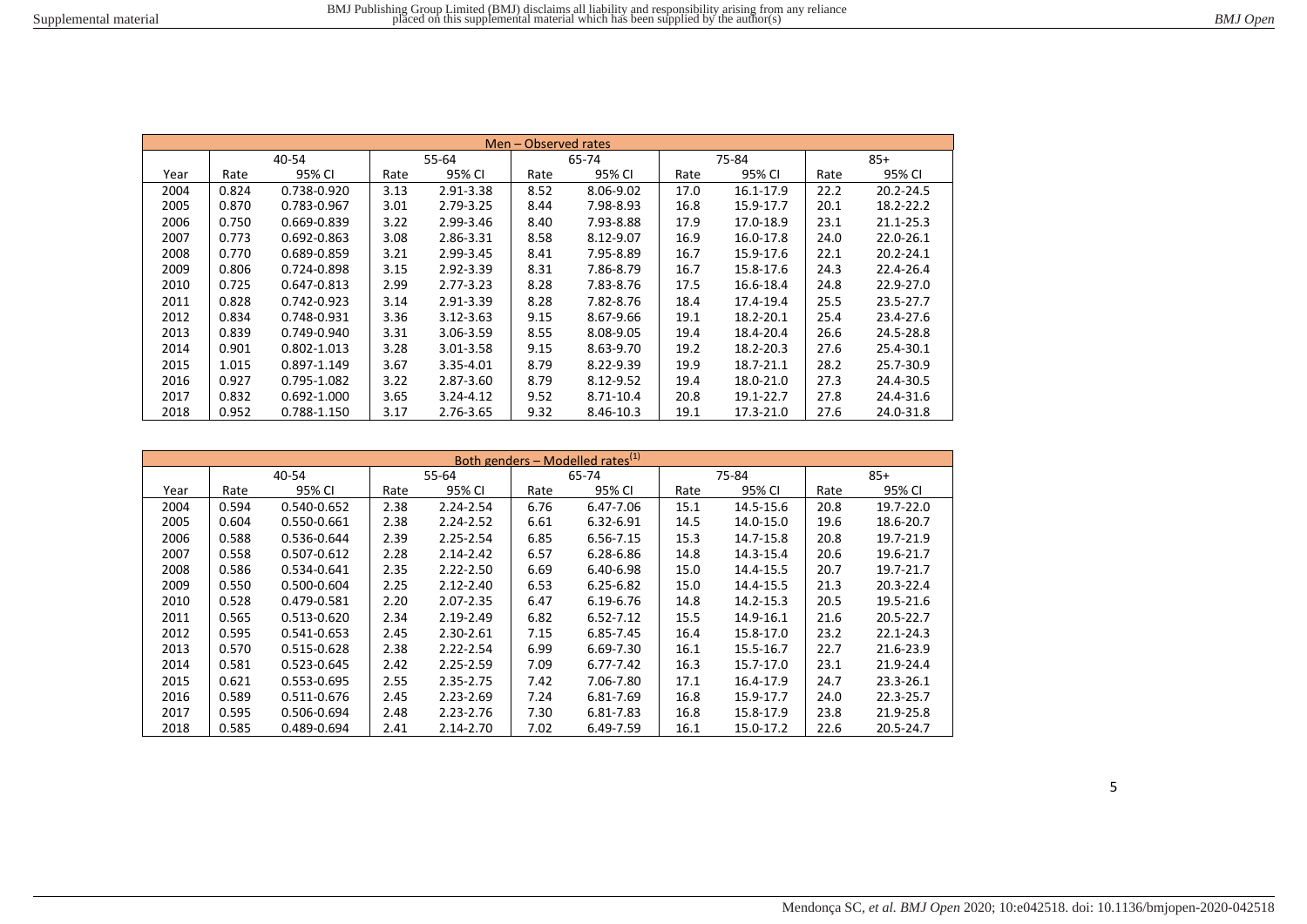| Women – Modelled rates <sup>(1)</sup> |       |             |       |               |                                     |               |      |           |      |           |
|---------------------------------------|-------|-------------|-------|---------------|-------------------------------------|---------------|------|-----------|------|-----------|
|                                       |       | 40-54       |       | 55-64         |                                     | 65-74         |      | 75-84     |      | $85+$     |
| Year                                  | Rate  | 95% CI      | Rate  | 95% CI        | Rate                                | 95% CI        | Rate | 95% CI    | Rate | 95% CI    |
| 2004                                  | 0.350 | 0.292-0.416 | 1.63  | 1.46-1.81     | 5.30                                | 4.95-5.67     | 13.4 | 12.8-14.1 | 20.5 | 19.2-21.8 |
| 2005                                  | 0.350 | 0.293-0.415 | 1.60  | 1.44-1.78     | 5.14                                | 4.79-5.50     | 12.8 | 12.2-13.5 | 19.3 | 18.0-20.5 |
| 2006                                  | 0.378 | 0.319-0.445 | 1.71  | 1.54-1.88     | 5.40                                | 5.04-5.77     | 13.3 | 12.7-14.0 | 19.7 | 18.5-21.0 |
| 2007                                  | 0.322 | 0.268-0.383 | 1.51  | 1.35-1.68     | 4.97                                | 4.63-5.33     | 12.8 | 12.1-13.4 | 19.7 | 18.5-21.0 |
| 2008                                  | 0.346 | 0.291-0.409 | 1.61  | 1.45-1.78     | 5.25                                | 4.91-5.62     | 13.3 | 12.7-14.0 | 20.3 | 19.1-21.6 |
| 2009                                  | 0.296 | 0.245-0.355 | 1.44  | 1.29-1.60     | 4.92                                | 4.58-5.27     | 13.1 | 12.4-13.8 | 20.9 | 19.7-22.2 |
| 2010                                  | 0.318 | 0.265-0.380 | 1.48  | 1.33-1.65     | 4.87                                | 4.54-5.22     | 12.4 | 11.8-13.1 | 19.1 | 17.9-20.4 |
| 2011                                  | 0.340 | 0.284-0.404 | 1.59  | 1.42-1.77     | 5.22                                | 4.87-5.59     | 13.3 | 12.6-14.0 | 20.4 | 19.1-21.7 |
| 2012                                  | 0.330 | 0.274-0.394 | 1.59  | 1.42-1.78     | 5.38                                | 5.03-5.75     | 14.2 | 13.4-14.9 | 22.4 | 21.1-23.8 |
| 2013                                  | 0.325 | 0.268-0.391 | 1.55  | 1.38-1.74     | 5.23                                | 4.87-5.60     | 13.7 | 12.9-14.5 | 21.5 | 20.2-23.0 |
| 2014                                  | 0.313 | 0.253-0.383 | 1.52  | 1.33-1.72     | 5.17                                | 4.79-5.57     | 13.7 | 12.9-14.6 | 21.9 | 20.5-23.5 |
| 2015                                  | 0.318 | 0.251-0.397 | 1.58  | $1.37 - 1.81$ | 5.51                                | 5.08-5.97     | 14.9 | 14.0-15.9 | 24.3 | 22.6-26.1 |
| 2016                                  | 0.339 | 0.258-0.439 | 1.64  | 1.39-1.92     | 5.55                                | $5.04 - 6.10$ | 14.7 | 13.6-15.8 | 23.3 | 21.3-25.4 |
| 2017                                  | 0.308 | 0.221-0.418 | 1.51  | 1.24-1.83     | 5.18                                | 4.60-5.80     | 13.8 | 12.6-15.2 | 22.2 | 19.9-24.6 |
| 2018                                  | 0.300 | 0.207-0.422 | 1.46  | 1.17-1.80     | 5.00                                | 4.38-5.67     | 13.3 | 11.9-14.7 | 21.1 | 18.7-23.8 |
|                                       |       |             |       |               | Men – Modelled rates <sup>(1)</sup> |               |      |           |      |           |
|                                       |       | 40-54       | 55-64 |               |                                     | 65-74         |      | 75-84     |      | $85+$     |
| Year                                  | Rate  | 95% CI      | Rate  | 95% CI        | Rate                                | 95% CI        | Rate | 95% CI    | Rate | 95% CI    |
| 2004                                  | 0.829 | 0.740-0.925 | 3.14  | 2.91-3.39     | 8.37                                | 7.90-8.86     | 17.3 | 16.4-18.3 | 21.6 | 19.5-23.8 |
| 2005                                  | 0.847 | 0.759-0.943 | 3.15  | 2.92-3.40     | 8.24                                | 7.77-8.72     | 16.8 | 15.9-17.7 | 20.5 | 18.5-22.6 |
| 2006                                  | 0.792 | 0.707-0.884 | 3.08  | 2.86-3.32     | 8.45                                | 7.98-8.94     | 18.0 | 17.1-19.0 | 23.1 | 21.0-25.2 |
| 2007                                  | 0.787 | 0.703-0.878 | 3.06  | 2.83-3.29     | 8.33                                | 7.87-8.82     | 17.7 | 16.8-18.6 | 22.6 | 20.6-24.7 |
| 2008                                  | 0.816 | 0.731-0.908 | 3.10  | 2.87-3.33     | 8.28                                | 7.82-8.76     | 17.2 | 16.3-18.1 | 21.5 | 19.6-23.5 |
| 2009                                  | 0.797 | 0.713-0.888 | 3.07  | 2.84-3.30     | 8.31                                | 7.85-8.79     | 17.5 | 16.6-18.5 | 22.2 | 20.3-24.3 |
| 2010                                  | 0.732 | 0.652-0.821 | 2.93  | 2.71-3.17     | 8.23                                | 7.77-8.71     | 18.0 | 17.1-19.0 | 23.7 | 21.8-25.8 |
| 2011                                  | 0.782 | 0.696-0.874 | 3.09  | 2.85-3.34     | 8.58                                | 8.11-9.08     | 18.6 | 17.6-19.6 | 24.1 | 22.2-26.3 |
| 2012                                  | 0.850 | 0.760-0.947 | 3.31  | 3.06-3.58     | 9.10                                | 8.61-9.60     | 19.4 | 18.4-20.4 | 25.0 | 22.9-27.1 |
| 2013                                  | 0.806 | 0.715-0.905 | 3.20  | 2.94-3.47     | 8.94                                | 8.44-9.45     | 19.4 | 18.4-20.5 | 25.4 | 23.3-27.6 |
| 2014                                  | 0.843 | 0.744-0.952 | 3.32  | 3.04-3.62     | 9.21                                | 8.68-9.76     | 19.9 | 18.8-21.0 | 25.8 | 23.6-28.1 |
| 2015                                  | 0.910 | 0.795-1.037 | 3.52  | 3.20-3.86     | 9.53                                | 8.93-10.16    | 20.1 | 18.9-21.4 | 25.5 | 23.1-28.2 |
| 2016                                  | 0.829 | 0.699-0.976 | 3.28  | 2.92-3.67     | 9.11                                | 8.41-9.84     | 19.7 | 18.3-21.2 | 25.6 | 22.7-28.7 |
| 2017                                  | 0.876 | 0.725-1.048 | 3.46  | 3.04-3.92     | 9.65                                | 8.82-10.53    | 21.0 | 19.2-22.8 | 27.4 | 24.0-31.2 |
| 2018                                  | 0.854 | 0.692-1.043 | 3.35  | 2.91-3.84     | 9.25                                | 8.37-10.20    | 19.9 | 18.0-21.9 | 25.7 | 22.1-29.7 |

**(1)** Modelled rates take into account the effect of changes in the age-gender case mix over time.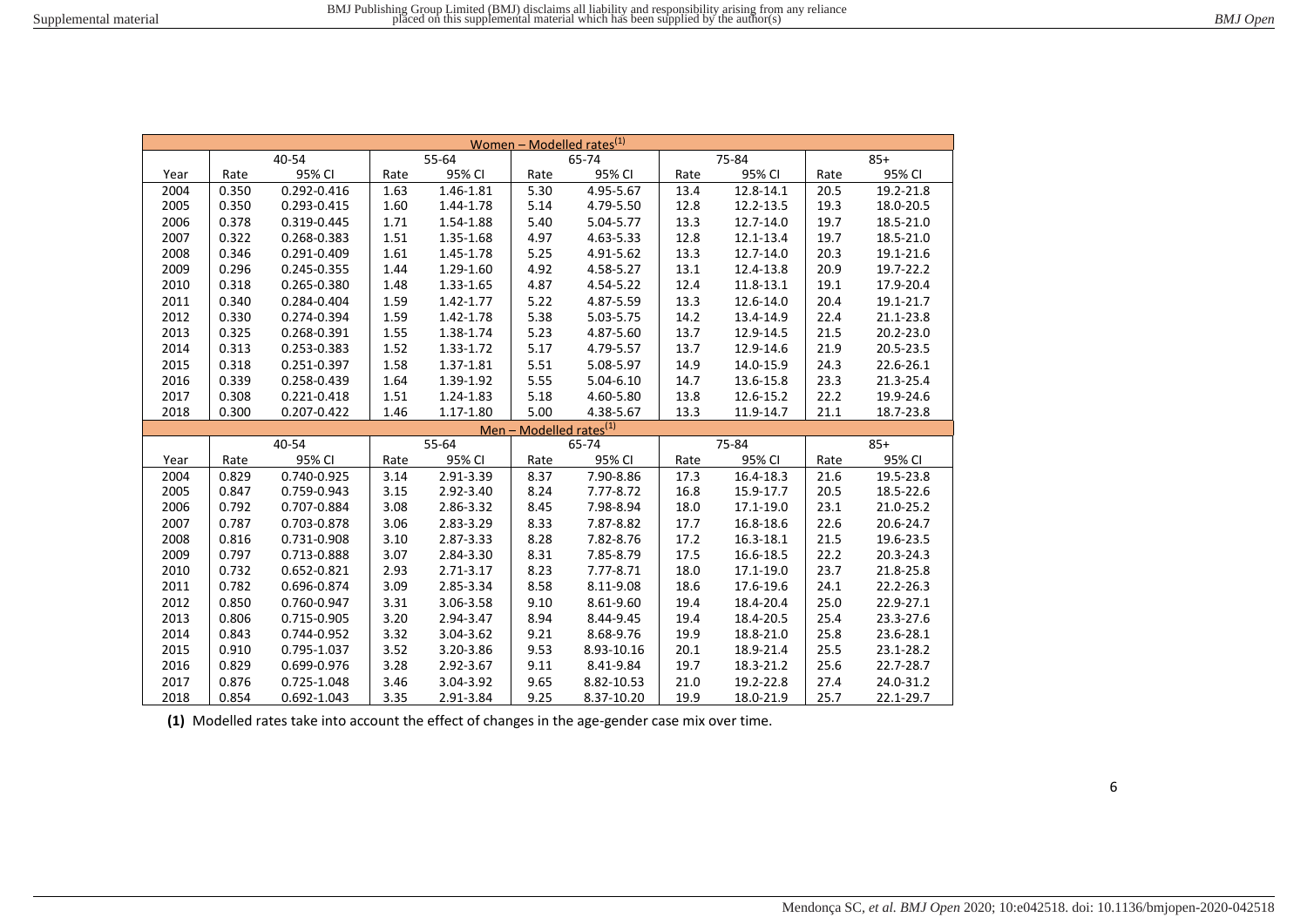

**Appendix 6:** Modelled incidence of recorded AF over time by patient deprivation (most vs least deprived quintiles of the Index of Multiple Deprivation (IMD). The effect of deprivation was shown to be statistically significant (p=0.002, see also appendix 7).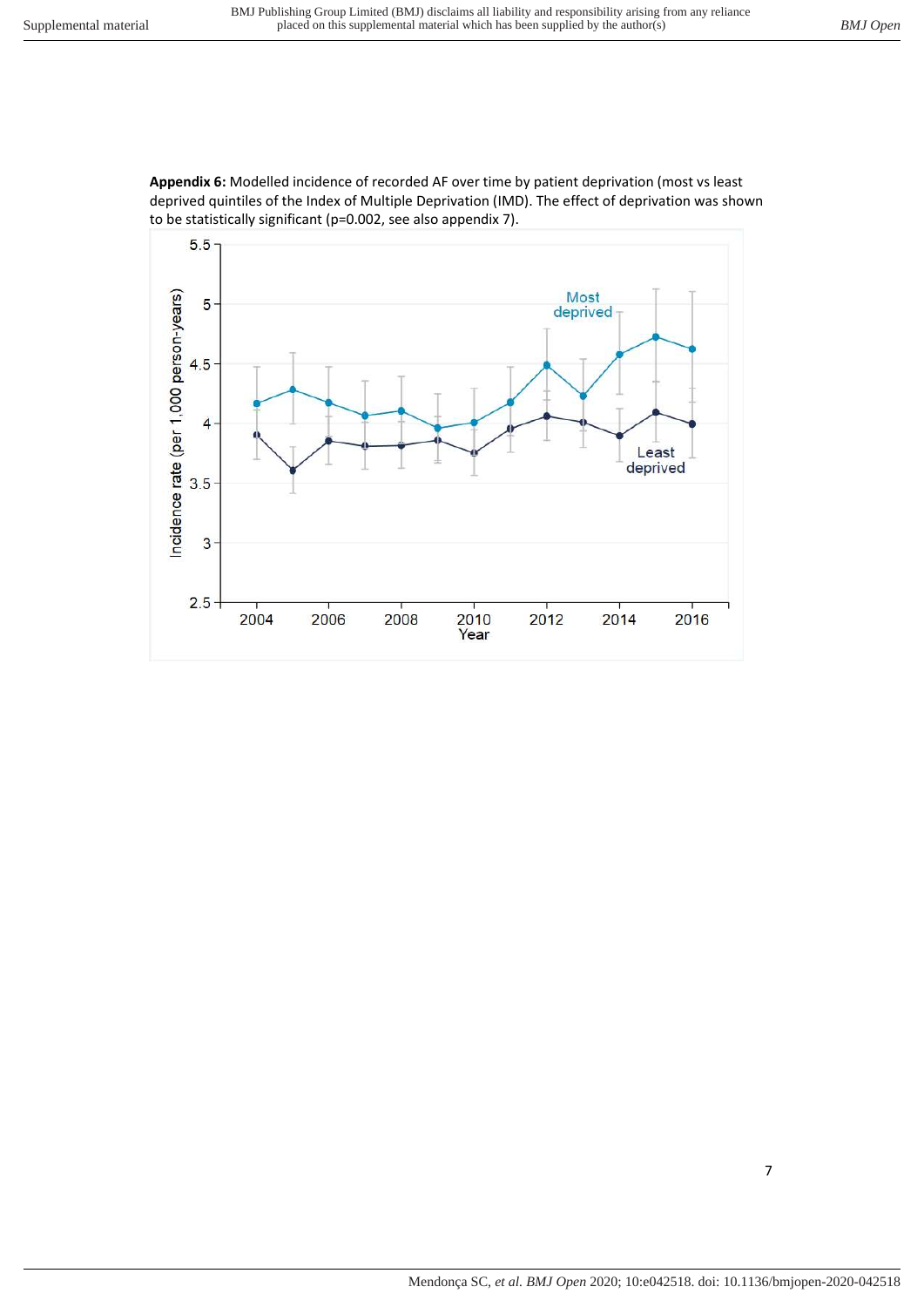**Appendix 7:** Model results for the association between the Index of Multiple Deprivation (IMD) and incidence rates. Relative differences between deprivation categories are shown as incidence rate ratios (IRR).

|                             | IRR (95% CI)      | р     |
|-----------------------------|-------------------|-------|
| IMD (ref=1, least deprived) |                   | 0.002 |
| 2                           | $1.06(1.02-1.10)$ |       |
| 3                           | $1.07(1.01-1.14)$ |       |
| 4                           | 1.10 (1.01-1.20)  |       |
| 5, most deprived            | 1.17 (1.05-1.31)  |       |
| c.IMD*i.year (ref=2016)     |                   | 0.182 |
| 2004                        | $0.98(0.95-1.01)$ |       |
| 2005                        | 1.01 (0.97-1.04)  |       |
| 2006                        | $0.98(0.95-1.02)$ |       |
| 2007                        | $0.98(0.95-1.01)$ |       |
| 2008                        | $0.98(0.95-1.02)$ |       |
| 2009                        | $0.97(0.94-1.00)$ |       |
| 2010                        | $0.98(0.95-1.01)$ |       |
| 2011                        | $0.98(0.95-1.01)$ |       |
| 2012                        | $0.99(0.96-1.02)$ |       |
| 2013                        | $0.98(0.95-1.01)$ |       |
| 2014                        | 1.00 (0.97-1.04)  |       |
| 2015                        | 1.00 (0.97-1.04)  |       |

Notes:

1) The model structure is as follows (as described in the methods section): Year + agecat + gender + IMD + i.year\*c.agecat + i.year\*i.gender + i.year\*c.IMD + c.agecat\*i.gender + i.year\*c.agecat\*i.gender

2) This analysis uses a subsample of patients with complete IMD during the period 2004 to 2016. It includes a total of 74,514 AF incident cases and 17.8 million person-years of observation. Due to methodological differences between the IMD stratified denominator provided by CPRD and the way we have calculated the incidence rates, the rate for all patients in this subsample is slightly lower than our main analysis rate. Therefore we prefer to show relative differences (as incidence rate ratios, IRR) instead of absolute differences in the quintiles of IMD.